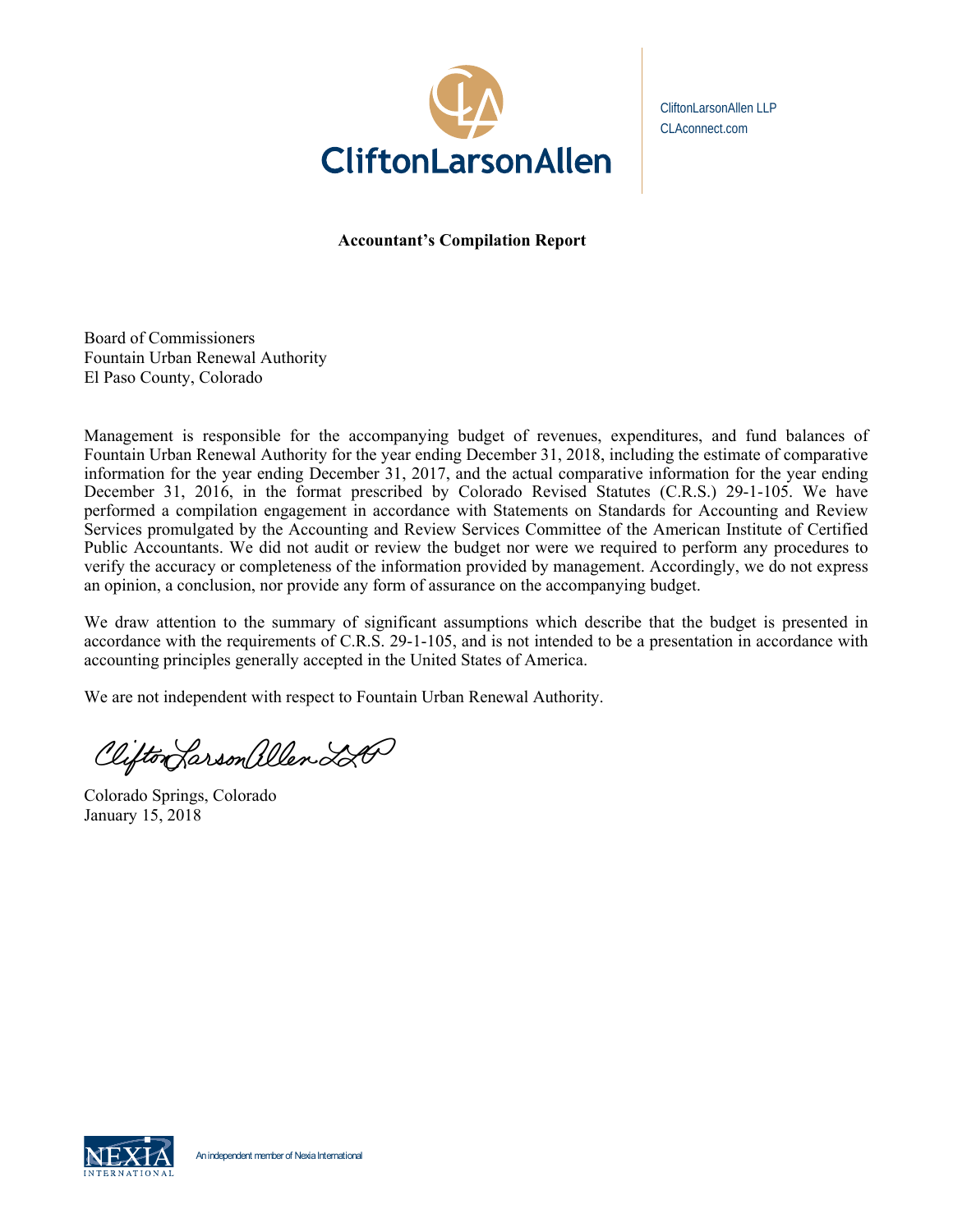#### **For the Years Ended and Ending December 31, FOUNTAIN URBAN RENEWAL AUTHORITY SUMMARY 2018 BUDGET AS ADOPTED WITH 2016 ACTUAL AND 2017 ESTIMATED**

|                                   | <b>ACTUAL</b>   | <b>ESTIMATED</b> | <b>ADOPTED</b>  |  |  |  |  |
|-----------------------------------|-----------------|------------------|-----------------|--|--|--|--|
|                                   | 2016            | 2017             | 2018            |  |  |  |  |
|                                   |                 |                  |                 |  |  |  |  |
| BEGINNING FUND BALANCES           | 17,061,964<br>S | \$<br>14,499,679 | S<br>14,024,813 |  |  |  |  |
| <b>REVENUES</b>                   |                 |                  |                 |  |  |  |  |
| General                           |                 |                  |                 |  |  |  |  |
| Property taxes                    | 107,369         | 96,223           | 118,459         |  |  |  |  |
| Sales tax - US 85                 | 103,257         | 90,751           | 100,000         |  |  |  |  |
| Use tax                           | 11,695          | 10,000           | 100,000         |  |  |  |  |
| RBD - Loan                        | 1,625           |                  |                 |  |  |  |  |
| Old Town Loan                     | 235,000         |                  |                 |  |  |  |  |
| Old Town Arts program funding     | 4,351           |                  |                 |  |  |  |  |
| Sale of Blast Park                |                 | 243,000          |                 |  |  |  |  |
| Line of credit                    |                 | 354,485          |                 |  |  |  |  |
| Line of credit advance            |                 |                  | 145,000         |  |  |  |  |
| C4F Program funding               |                 | 533,675          |                 |  |  |  |  |
| Loan issuance                     |                 |                  | 368,000         |  |  |  |  |
| Construction loan issuance        |                 |                  | 2,300,000       |  |  |  |  |
| Rental/Lease income               | 101             | 27,000           | 115,200         |  |  |  |  |
| Utility reimbursement             |                 | 4,200            | 4,000           |  |  |  |  |
| RBD funding                       |                 | 20,000           | 40,000          |  |  |  |  |
| Sales tax admin revenue           | 68,345          | 70,434           | 77,475          |  |  |  |  |
| PIF admin revenue                 | 14,044          | 10,929           | 12,021          |  |  |  |  |
| Other revenue/reimbursement       |                 | 4,875            |                 |  |  |  |  |
| Net investment income             | 285             | 2,000            | 2,600           |  |  |  |  |
| Debt Service                      |                 |                  |                 |  |  |  |  |
| Public improvement fees           | 322,453         | 364,300          | 400,700         |  |  |  |  |
| Sales taxes                       | 2,209,814       | 2,347,800        | 2,582,500       |  |  |  |  |
| Net investment income             | 21,772          | 41,200           | 46,750          |  |  |  |  |
| Capital Projects                  |                 |                  |                 |  |  |  |  |
| Net investment income             | 41,407          | 72,000           | 40,000          |  |  |  |  |
| Total revenues                    | 3,141,518       | 4,292,872        | 6,452,705       |  |  |  |  |
| <b>TRANSFERS IN</b>               | 70,316          | 72,000           | 210,000         |  |  |  |  |
| Total funds available             | 20,273,798      | 18,864,551       | 20,687,518      |  |  |  |  |
|                                   |                 |                  |                 |  |  |  |  |
| <b>EXPENDITURES</b>               |                 |                  |                 |  |  |  |  |
| <b>SAH Administration Funds</b>   | 93,717          | 107,495          | 115,550         |  |  |  |  |
| <b>Incentive Projects</b>         | 8,633           | 8,960            | 9,000           |  |  |  |  |
| Regional Building Department Loan | 52,667          |                  |                 |  |  |  |  |

1/15/2018

| 73, 111    | 107,493                                                      | 113,330                                                                |
|------------|--------------------------------------------------------------|------------------------------------------------------------------------|
| 8,633      | 8,960                                                        | 9,000                                                                  |
| 52,667     |                                                              |                                                                        |
| 186,041    | 293,000                                                      | 4,960                                                                  |
| 277,268    | 830,943                                                      | 3,048,675                                                              |
| 32,113     | 49,895                                                       | 45,199                                                                 |
| 3,300,043  | 2,960,824                                                    | 3,095,000                                                              |
| 1,753,321  | 516,621                                                      | 7,564,550                                                              |
| 5,703,803  | 4,767,738                                                    | 13,882,934                                                             |
| 70,316     | 72,000                                                       | 210,000                                                                |
|            |                                                              |                                                                        |
| 5,774,119  | 4,839,738                                                    | 14,092,934                                                             |
| 14,499,679 | 14,024,813<br>S.                                             | 6,594,584<br>\$                                                        |
|            |                                                              |                                                                        |
|            |                                                              | 178,950                                                                |
|            |                                                              |                                                                        |
|            |                                                              | 450,000                                                                |
|            |                                                              | 3,229,125                                                              |
|            |                                                              | 507,000                                                                |
|            |                                                              | \$<br>4,365,075                                                        |
|            | 180,386<br>175,960<br>3,229,125<br>507,000<br>S<br>4,092,471 | 154,604<br>86,960<br>450,000<br>3,229,125<br>507,000<br>S<br>4,427,689 |

**This financial information should be read only in connection with the accompanying accountant's compilation report and the summary of significant**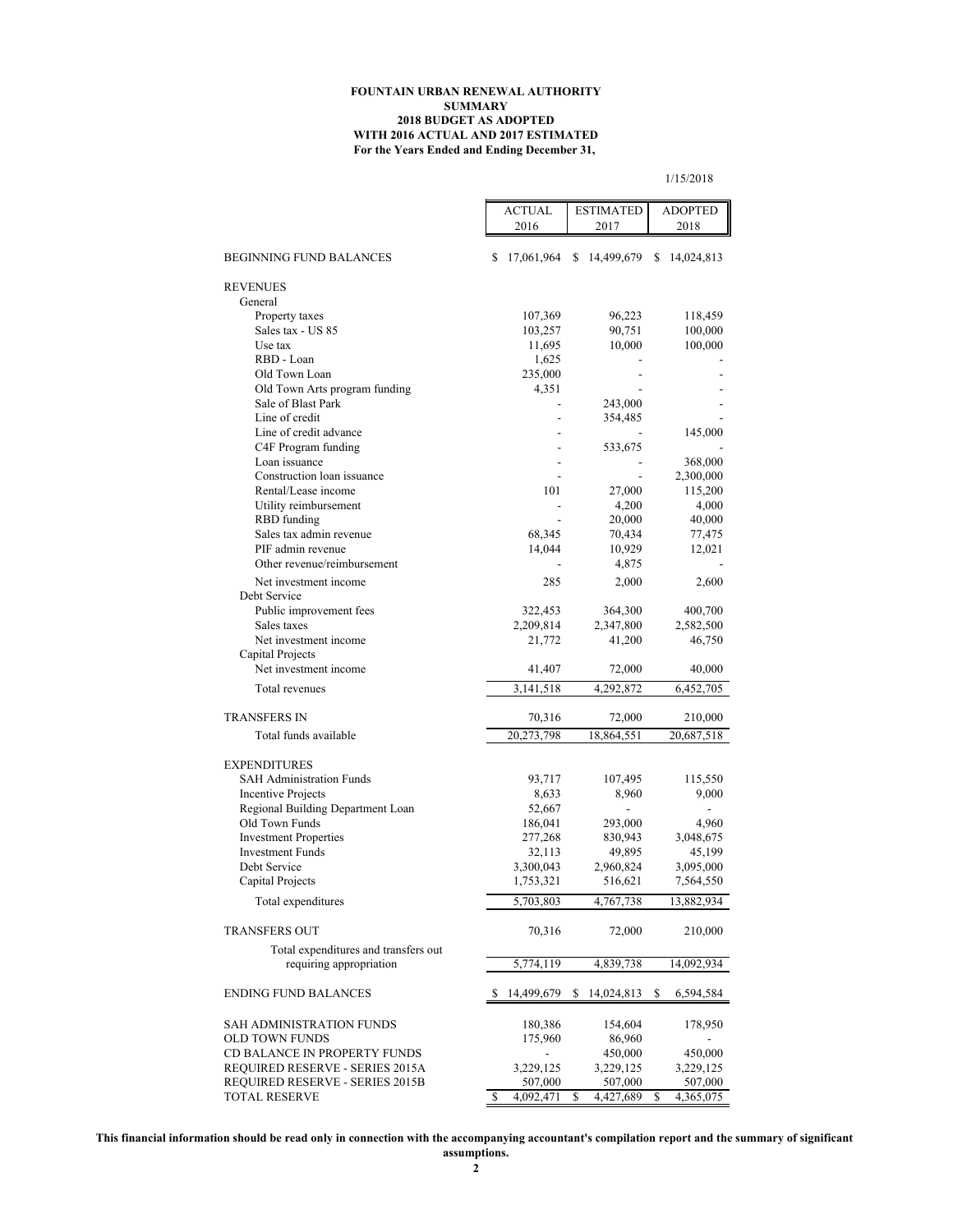# **FOUNTAIN URBAN RENEWAL AUTHORITY PROPERTY TAX SUMMARY INFORMATION For the Years Ended and Ending December 31, US HIGHWAY 85 PROJECT AREA**

1/15/2018

|                                           |                    | <b>ACTUAL</b> |               | <b>ESTIMATED</b> |               | <b>ADOPTED</b> |
|-------------------------------------------|--------------------|---------------|---------------|------------------|---------------|----------------|
|                                           |                    | 2016          |               | 2017             |               | 2018           |
| ASSESSED VALUATION - EL PASO COUNTY       |                    |               |               |                  |               |                |
| TIF Increment                             | \$                 | 1,889,434     | \$            | 1,696,001        | \$            | 2,087,930      |
| <b>Total TIF Certified Assessed Value</b> |                    | 1,889,434     | \$            | 1,696,001        | \$            | 2,087,930      |
|                                           |                    |               |               |                  |               |                |
| <b>MILL LEVY</b><br>General               |                    | 57.010        |               | 56.735           |               | 56.735         |
| Total mill levy                           |                    | 57.010        |               | 56.735           |               | 56.735         |
|                                           |                    |               |               |                  |               |                |
| PROPERTY TAXES                            |                    |               |               |                  |               |                |
| General                                   | $\mathbf{\hat{S}}$ | 107,717       | <sup>\$</sup> | 96,223           | <sup>\$</sup> | 118,459        |
| Levied property taxes                     |                    | 107,717       |               | 96,223           |               | 118,459        |
| Adjustments to actual/rounding            |                    | (348)         |               |                  |               |                |
| Budgeted property taxes                   | \$.                | 107,369       | \$            | 96,223           | \$            | 118,459        |
| <b>BUDGETED PROPERTY TAXES</b>            |                    |               |               |                  |               |                |
| General                                   | \$                 | 107,369       | \$            | 96,223           | \$            | 118,459        |
|                                           | $\mathcal{S}$      | 107,369       | \$            | 96,223           | \$            | 118,459        |

**This financial information should be read only in connection with the accompanying accountant's compilation report and the summary of significant assumptions.**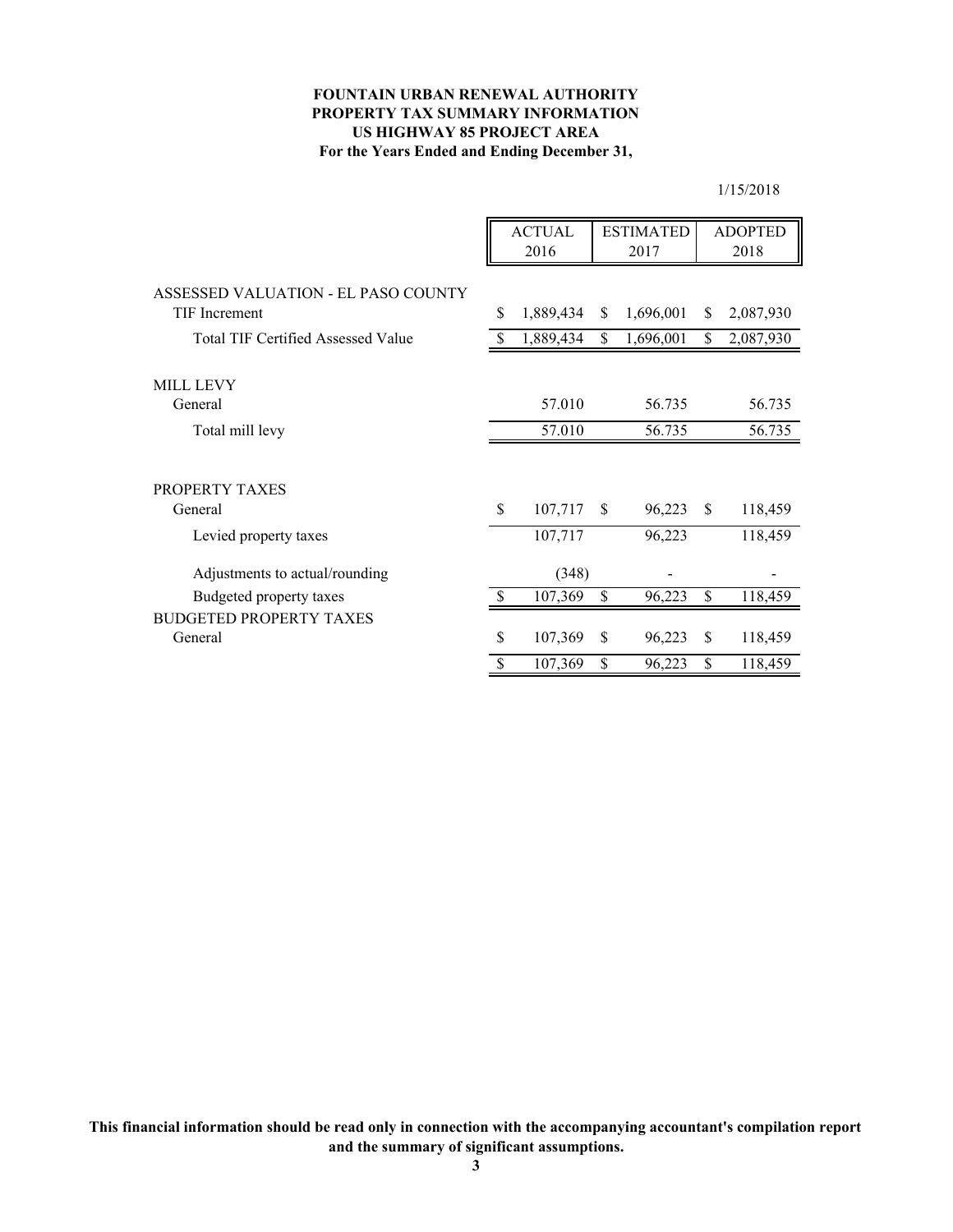# **For the Years Ended and Ending December 31, FOUNTAIN URBAN RENEWAL AUTHORITY GENERAL FUND 2018 BUDGET AS ADOPTED WITH 2016 ACTUAL AND 2017 ESTIMATED**

1/15/2018

|                                                                 |    | <b>ACTUAL</b><br>2016 | <b>ESTIMATED</b><br>2017 |   | <b>ADOPTED</b><br>2018 |
|-----------------------------------------------------------------|----|-----------------------|--------------------------|---|------------------------|
| <b>BEGINNING FUND BALANCES</b>                                  | s  | 774,500               | \$<br>701,715            | s | 878,994                |
| <b>REVENUES</b>                                                 |    |                       |                          |   |                        |
| Property taxes                                                  |    | 107,369               | 96,223                   |   | 118,459                |
| Sales tax - US 85                                               |    | 103,257               | 90,751                   |   | 100,000                |
| Use tax<br>RBD - Loan                                           |    | 11,695<br>1,625       | 10,000<br>٠              |   | 100,000                |
| Old Town Loan                                                   |    | 235,000               |                          |   |                        |
| Old Town Arts program funding                                   |    | 4,351                 |                          |   |                        |
| Sale of Blast Park                                              |    |                       | 243,000                  |   |                        |
| Line of credit<br>Line of credit advance                        |    |                       | 354,485                  |   | 145,000                |
| C4F Program funding                                             |    |                       | 533,675                  |   |                        |
| Loan issuance                                                   |    |                       | $\overline{\phantom{a}}$ |   | 368,000                |
| Construction loan issuance<br>Rental/Lease income               |    | 101                   | ٠<br>27,000              |   | 2,300,000<br>115,200   |
| Utility reimbursement                                           |    |                       | 4,200                    |   | 4,000                  |
| RBD funding                                                     |    |                       | 20,000                   |   | 40,000                 |
| Sales tax admin revenue                                         |    | 68,345                | 70,434                   |   | 77,475                 |
| PIF admin revenue<br>Other revenue/reimbursement                |    | 14,044                | 10,929<br>4,875          |   | 12,021                 |
| Net investment income                                           |    | 285                   | 2,000                    |   | 2,600                  |
| Total revenues                                                  |    | 546,072               | 1,467,572                |   | 382,755                |
|                                                                 |    |                       |                          |   |                        |
| <b>TRANSFERS IN</b>                                             |    |                       |                          |   |                        |
| Debt Service Fund<br>Capital Projects Fund                      |    | 31,582                |                          |   | 170,000                |
|                                                                 |    |                       |                          |   |                        |
| Total transfers in                                              |    | 31,582                | ÷,                       |   | 170,000                |
| Total funds available                                           |    | 1,352,154             | 2,169,287                |   | 4,431,749              |
| <b>EXPENDITURES</b>                                             |    |                       |                          |   |                        |
| <b>SAH Administration Funds</b>                                 |    |                       |                          |   |                        |
| Accounting<br>Audit                                             |    | 43,478<br>7,100       | 47,375                   |   | 55,000                 |
| Legal                                                           |    | 2,900                 | 7,350<br>12,000          |   | 7,500<br>15,000        |
| Other professional services                                     |    | 12,750                | 18,000                   |   | 15,000                 |
| PIF collections                                                 |    | 13,989                | 9,270                    |   | 9,550                  |
| <b>Trustee fees</b><br><b>Incentive Projects</b>                |    | 13,500                | 13,500                   |   | 13,500                 |
| Excell Fountain                                                 |    | 8,633                 | 8,960                    |   | 9,000                  |
| <b>Regional Building Department Loan</b><br>Loan Repayment      |    | 52,667                |                          |   |                        |
| <b>Old Town Funds</b>                                           |    |                       |                          |   |                        |
| <b>BNSF</b> land purchase                                       |    | 162,000               |                          |   |                        |
| <b>Blast Park</b><br>Repay Old Town Loan                        |    | 24,041                | 243,000                  |   | ä,                     |
| RFQ/Gateway                                                     |    |                       | 50,000                   |   |                        |
| Old Town Arts programs                                          |    |                       |                          |   | 4,351                  |
| Contingency                                                     |    |                       |                          |   | 609                    |
| <b>Investment Properties</b><br>212 Illinois                    |    | 277,268               |                          |   |                        |
| 217 S. Santa Fe                                                 |    |                       | 166,442                  |   |                        |
| 116 S. Main St.                                                 |    |                       |                          |   | 450,000                |
| 221 S. Santa Fe                                                 |    |                       | 453,705                  |   |                        |
| 306 Missouri<br>2013 S. Santa Fe                                |    |                       | 151,055                  |   | 145,000                |
| Closing and other costs of acquisitions                         |    |                       | 8,000                    |   | 2,500                  |
| Line of credit issue costs                                      |    |                       | 1,125                    |   | ٠                      |
| Line of credit interest                                         |    |                       | 9,000                    |   | 10,356                 |
| Line of credit principal<br>CHFA loan interest                  |    |                       | 674<br>5,600             |   | ÷.<br>16,800           |
| Construction loan interest                                      |    |                       |                          |   | 42,000                 |
| Loan issuance cost                                              |    |                       | 623                      |   | 5,000                  |
| Property repair and maintenance                                 |    | i,                    | 7,500                    |   | 20,000                 |
| Demolition<br>Construction costs - grocer site                  |    | ä,                    | 20,000                   |   | 40,000<br>2,300,000    |
| Utility (gas, water, trash)                                     |    |                       | 4,200                    |   | 4,000                  |
| Contingency                                                     |    |                       |                          |   | 10,000                 |
| BNSF/City - parking lease<br><b>Investment Funds</b>            |    |                       | 3,019                    |   | 3,019                  |
| Accounting                                                      |    | 6,309                 | 15,000                   |   | 15,000                 |
| Bank fees                                                       |    | 1,000                 | 1,000                    |   | 1,000                  |
| Contingency<br>County Treasurer's fees                          |    | 204<br>1,611          | 1,443                    |   | 5,222<br>1,777         |
| Legal                                                           |    | 10,100                | 10,000                   |   | 12,000                 |
| Miscellaneous                                                   |    | 143                   | 200                      |   | 200                    |
| Other professional services                                     |    | 1,550                 | 10,000                   |   | 10,000                 |
| <b>Best and Brightest</b>                                       |    | 11,196                | 12,252                   |   |                        |
| Total expenditures                                              |    | 650,439               | 1,290,293                |   | 3,223,384              |
| Total expenditures and transfers out<br>requiring appropriation |    | 650,439               | 1,290,293                |   | 3,223,384              |
| <b>ENDING FUND BALANCES</b>                                     | s  | 701,715               | \$<br>878,994            | s | 1,208,365              |
|                                                                 |    |                       |                          |   |                        |
| SAH ADMINISTRATION FUNDS<br>OLD TOWN FUNDS                      |    | 180,386<br>175,960    | 154,604<br>86,960        |   | 178,950                |
| CD BALANCE IN PROPERTY FUNDS                                    |    |                       | 450,000                  |   | 450,000                |
| <b>TOTAL RESERVE</b>                                            | -S | 356,346               | 691,564                  |   | 628,950                |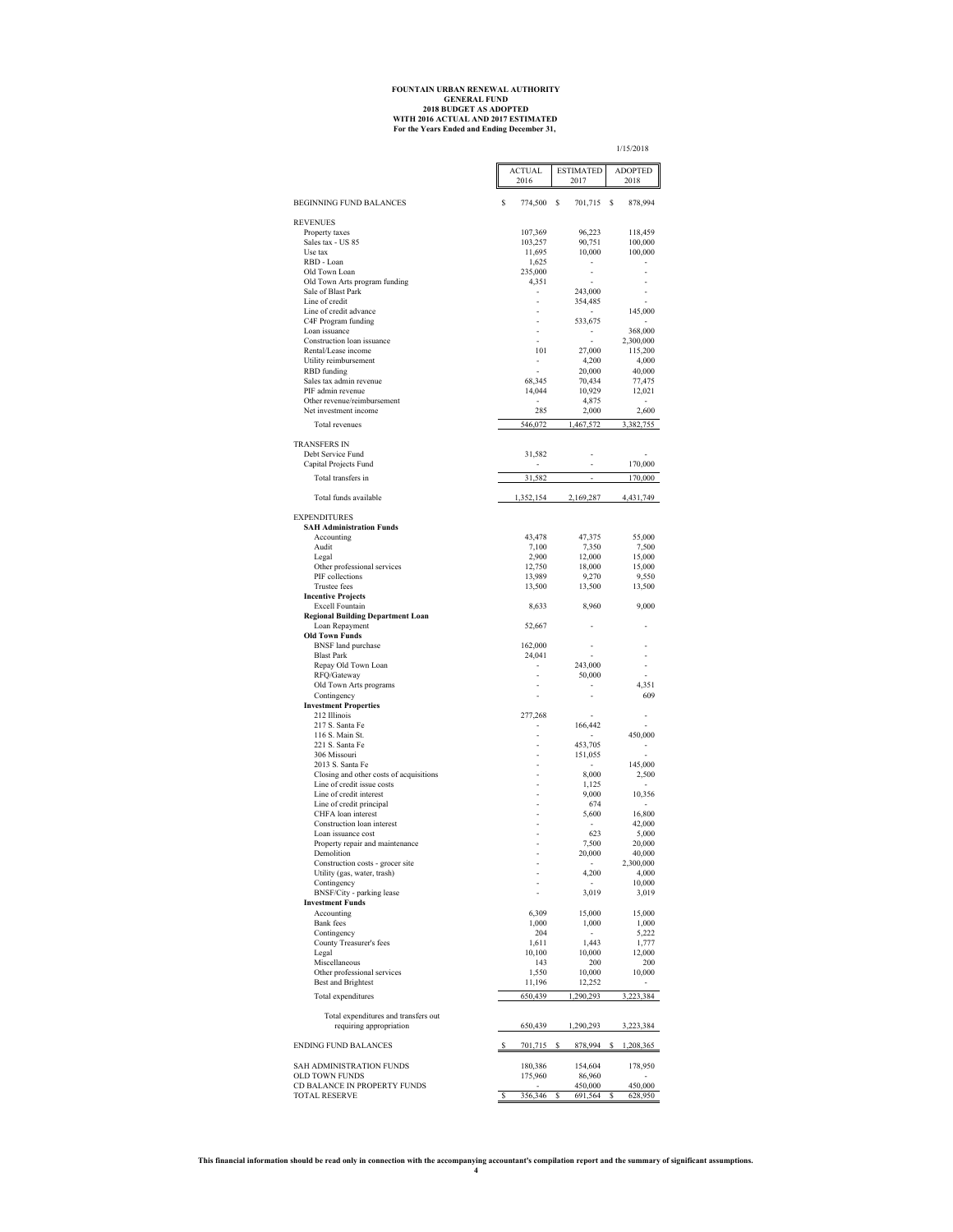# **FOUNTAIN URBAN RENEWAL AUTHORITY DEBT SERVICE FUND 2018 BUDGET AS ADOPTED WITH 2016 ACTUAL AND 2017 ESTIMATED For the Years Ended and Ending December 31,**

1/15/2018

|                                                                    |    | <b>ACTUAL</b><br>2016 | <b>ESTIMATED</b><br>2017   |    | <b>ADOPTED</b><br>2018 |  |
|--------------------------------------------------------------------|----|-----------------------|----------------------------|----|------------------------|--|
| <b>BEGINNING FUND BALANCES</b>                                     | \$ | 5,785,645             | \$<br>5,046,793            | \$ | 4,911,269              |  |
| <b>REVENUES</b>                                                    |    |                       |                            |    |                        |  |
| Public Improvement Fees                                            |    | 322,453               | 364,300                    |    | 400,700                |  |
| Sales taxes                                                        |    | 2,209,814             | 2,347,800                  |    | 2,582,500              |  |
| Net investment income                                              |    | 21,772                | 41,200                     |    | 46,750                 |  |
| Total revenues                                                     |    | 2,554,039             | 2,753,300                  |    | 3,029,950              |  |
| <b>TRANSFERS IN</b>                                                |    |                       |                            |    |                        |  |
| Capital Projects Fund                                              |    | 38,734                | 72,000                     |    | 40,000                 |  |
| Total transfers in                                                 |    | 38,734                | 72,000                     |    | 40,000                 |  |
| Total funds available                                              |    | 8,378,418             | 7,872,093                  |    | 7,981,219              |  |
| <b>EXPENDITURES</b>                                                |    |                       |                            |    |                        |  |
| Bond interest - Series 2015A                                       |    | 2,627,201             | 2,140,938                  |    | 2,135,875              |  |
| Bond principal - Series 2015A                                      |    | 175,000               | 215,000                    |    | 335,000                |  |
| Bond interest - Series 2015B                                       |    | 431,842               | 351,325                    |    | 373,575                |  |
| Bond principal - Series 2015B                                      |    | 55,000                |                            |    | 5,000                  |  |
| Bond interest - Series 2014C                                       |    | 11,000                | 253,561                    |    | 236,000                |  |
| Bond interest - Series 2014D                                       |    |                       |                            |    |                        |  |
| Contingency                                                        |    |                       |                            |    | 9,550                  |  |
| Total expenditures                                                 |    | 3,300,043             | 2,960,824                  |    | 3,095,000              |  |
| <b>TRANSFERS OUT</b>                                               |    |                       |                            |    |                        |  |
| Capital Projects Fund                                              |    | 31,582                |                            |    |                        |  |
| Total transfers out                                                |    | 31,582                | $\overline{a}$             |    |                        |  |
| Total expenditures and transfers out                               |    |                       |                            |    |                        |  |
| requiring appropriation                                            |    | 3,331,625             | 2,960,824                  |    | 3,095,000              |  |
| <b>ENDING FUND BALANCES</b>                                        | S  | 5,046,793             | \$<br>4,911,269            | \$ | 4,886,219              |  |
|                                                                    |    |                       |                            |    |                        |  |
| REQUIRED RESERVE - SERIES 2015A<br>REQUIRED RESERVE - SERIES 2015B | \$ | 3,229,125<br>507,000  | \$<br>3,229,125<br>507,000 | \$ | 3,229,125<br>507,000   |  |
| <b>TOTAL RESERVE</b>                                               | \$ | 3,736,125             | \$<br>3,736,125            | \$ | 3,736,125              |  |
|                                                                    |    |                       |                            |    |                        |  |

**This financial information should be read only in connection with the accompanying accountant's compilation report and the summary of significant assumptions.**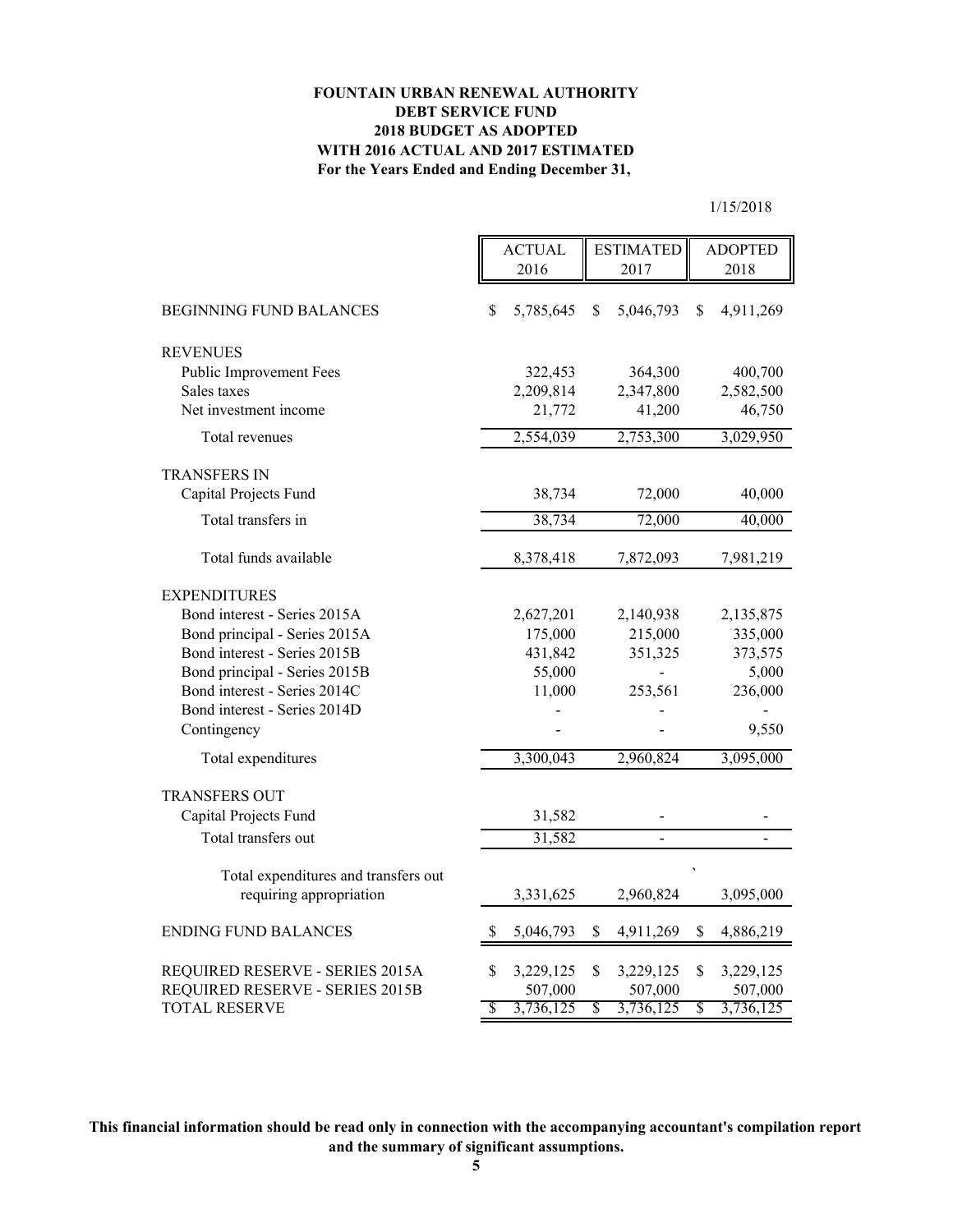### **For the Years Ended and Ending December 31, FOUNTAIN URBAN RENEWAL AUTHORITY CAPITAL PROJECTS FUND 2018 BUDGET AS ADOPTED WITH 2016 ACTUAL AND 2017 ESTIMATED SAH - PROJECT AREA**

1/15/2018

|                                                                             | <b>ACTUAL</b>   | <b>ESTIMATED</b> | <b>ADOPTED</b>   |
|-----------------------------------------------------------------------------|-----------------|------------------|------------------|
|                                                                             | 2016            | 2017             | 2018             |
| BEGINNING FUND BALANCES                                                     | \$10,501,819    | \$<br>8,751,171  | \$<br>8,234,550  |
| <b>REVENUES</b>                                                             |                 |                  |                  |
| Net investment income                                                       | 41,407          | 72,000           | 40,000           |
| Total revenues                                                              | 41,407          | 72,000           | 40,000           |
| <b>TRANSFERS IN</b>                                                         |                 |                  |                  |
| Total transfers in                                                          | $\Box$          | $\overline{a}$   | $\overline{a}$   |
| Total funds available                                                       | 10,543,226      | 8,823,171        | 8,274,550        |
| <b>EXPENDITURES</b>                                                         |                 |                  |                  |
| Capital projects                                                            |                 |                  |                  |
| Road improvements                                                           | 1,753,321       | 500,000          | 2,548,500        |
| Phase II                                                                    |                 |                  | 2,330,090        |
| UTW costs                                                                   |                 | 16,621           |                  |
| Curling Facility - construction costs                                       |                 |                  | 2,300,000        |
| Developer Fee                                                               |                 |                  | 300,000          |
| Curling Facility / F&B - preliminary feasibility<br>Architectural - Curling |                 |                  |                  |
| Floor and refrigeration - Curling                                           |                 |                  | 12,925<br>17,320 |
| Architectural - F&B                                                         |                 |                  | 22,500           |
| Operating pro-forma - Curling                                               |                 |                  | 2,000            |
| Financial consultant - FURA                                                 |                 |                  | 15,400           |
| Legal                                                                       |                 |                  | 8,000            |
| Contingency                                                                 |                 |                  | 7,815            |
| Total expenditures                                                          | 1,753,321       | 516,621          | 7,564,550        |
| <b>TRANSFERS OUT</b>                                                        |                 |                  |                  |
| Debt Service Fund                                                           | 38,734          | 72,000           | 40,000           |
| General Fund - SAH Fund (for QUAD reimbursement)                            |                 |                  | 50,000           |
| General Fund - Investment Fund (for QUAD support fee)                       |                 |                  | 120,000          |
| Total transfers out                                                         | 38,734          | 72,000           | 210,000          |
|                                                                             |                 |                  |                  |
| Total expenditures and transfers out<br>requiring appropriation             | 1,792,055       | 588,621          | 7,774,550        |
| <b>ENDING FUND BALANCES</b>                                                 | \$<br>8,751,171 | \$<br>8,234,550  | \$<br>500,000    |

**This financial information should be read only in connection with the accompanying accountant's compilation report and the summary of significant assumptions.**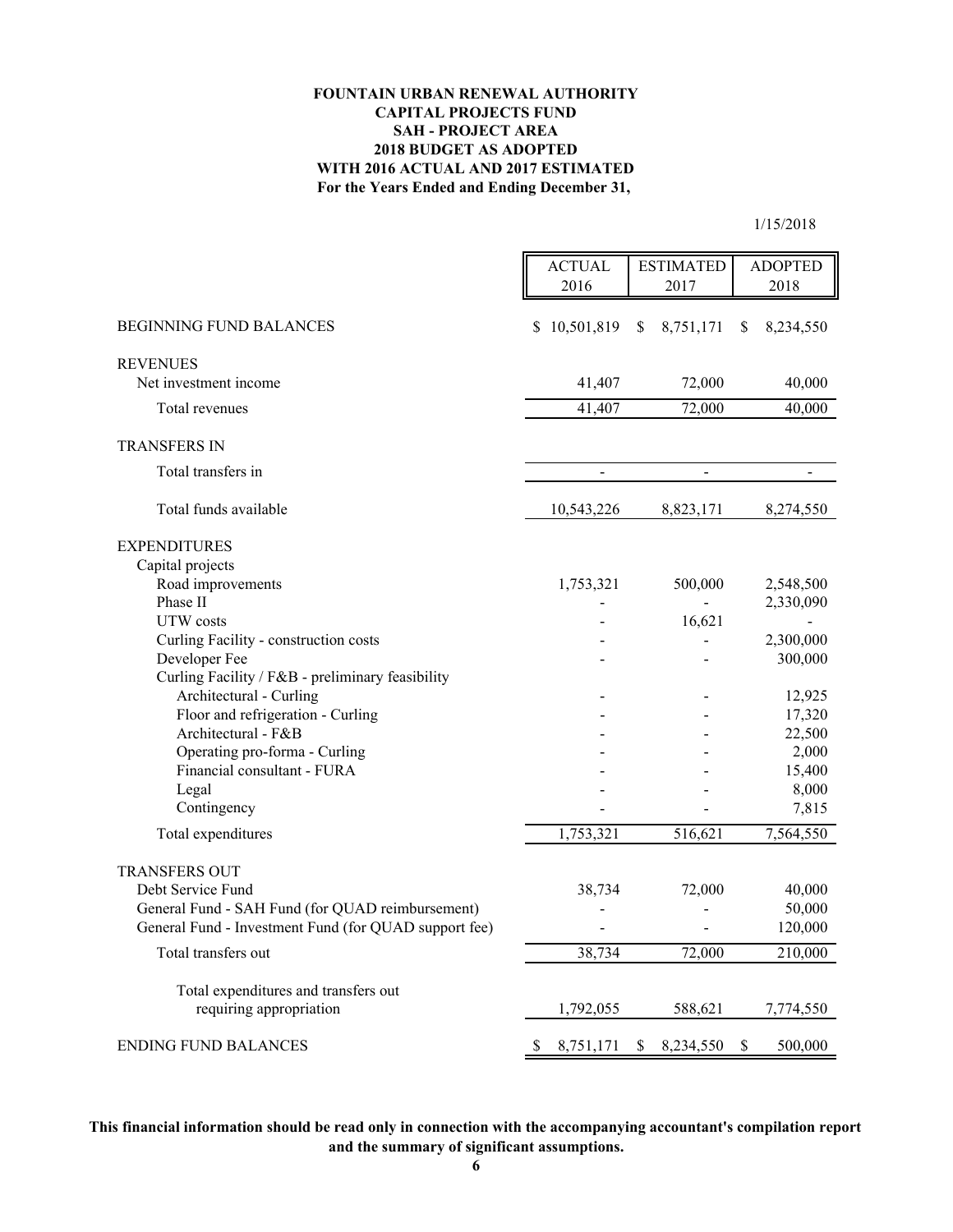#### **Services Provided**

The Fountain Urban Renewal Authority (Authority) was formed by resolution passed by the City Council of the City of Fountain, Colorado (the City) pursuant to the Colorado Urban Renewal Law, Colorado Revised Statutes. The purpose of the Authority is to acquire and develop certain blighted areas in the City to maintain the public welfare.

The Authority is considered a component unit of the City since the Authority's tax increment financing indicates financial accountability with the City, due to the benefits redevelopment will provide the City. The City Council approves appointments to the Authority board and the City Council reviews the Urban Renewal Plans and any changes thereto. Legal counsel is of the opinion that under state statues, the City is not liable with respect to the bonds issued by the Authority.

The Authority has no employees and all administrative functions are contracted.

The Authority prepares its budget on the modified accrual basis of accounting in accordance with the requirements of Colorado Revised Statutes C.R.S. 29-1-105.

#### **Revenues**

# **Property Taxes**

The Authority receives incremental property tax revenue for all active Urban Renewal areas. Incremental property tax revenues are the property tax revenues in excess of an amount equal to the ad valorem property taxes produced by the levy at the rates fixed for such year by or for the governing bodies of the various taxing jurisdictions within or overlapping the Urban Renewal area upon a valuation for assessment equal to the property tax base amount. The property tax base amount is certified by the County Assessor as the valuation for assessment of all taxable property within the Urban Renewal area last certified by the County Assessor prior to the adoption of the Urban Renewal plan. The base amount may be proportionately adjusted for general reassessments in accordance with Colorado law.

The calculation of the incremental property taxes budgeted is displayed on the Property Tax Summary page of the budget at the estimated mill levy for the project area.

#### **Sales Tax**

The Authority receives incremental sales tax revenue generated from the following project areas from the City's general sales tax of 3.0%, in excess of a certain sales tax base amount, as displayed on pages 4 and 5 of the budget:

- U.S. Highway 85 Corridor project area sales tax shared at 0.25%
- South Academy Highlands project area sales tax shared at 2.50%

#### **Use Tax**

The Authority receives incremental use tax revenue generated from each project area from the City's general use tax.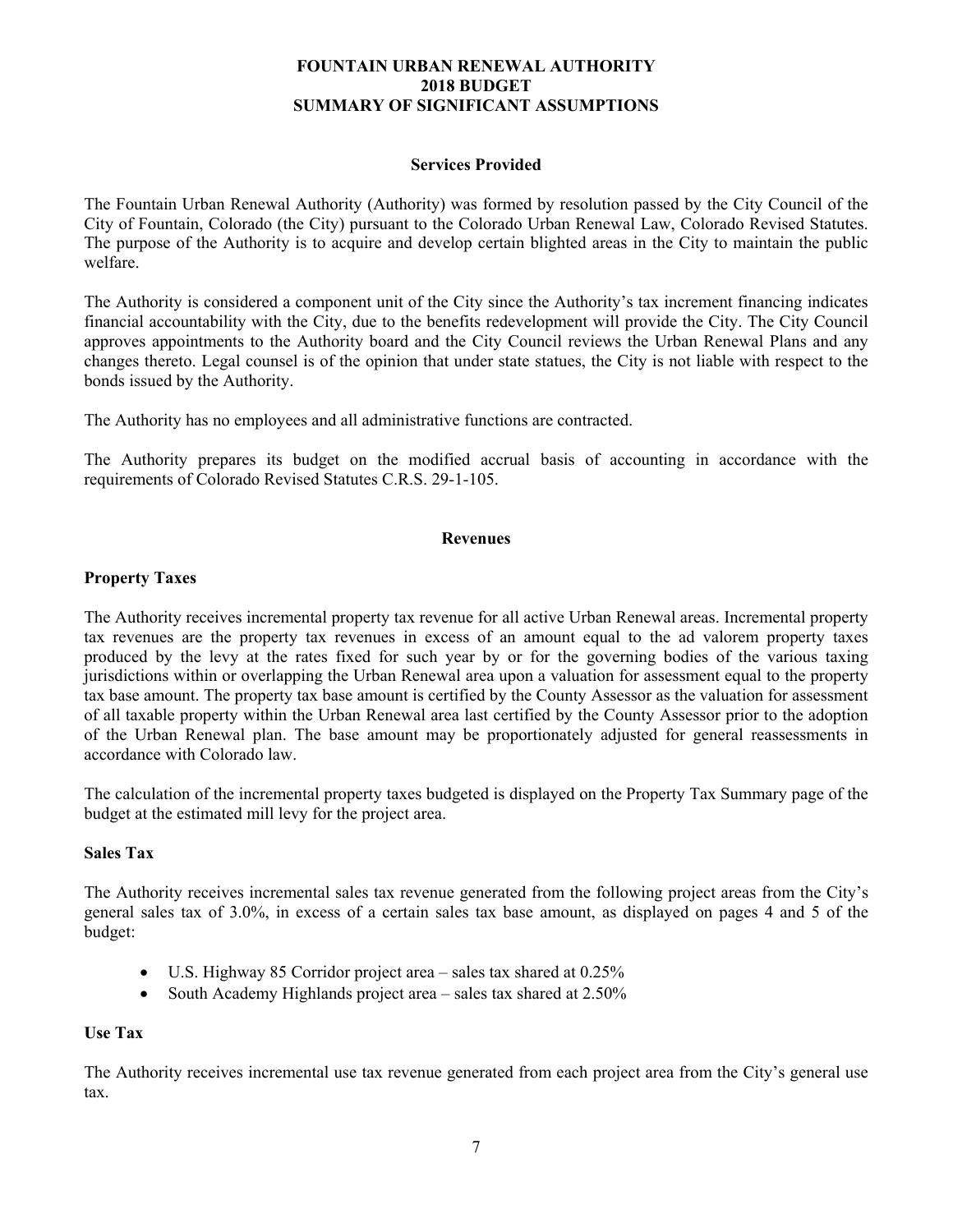#### **Revenues -** (continued)

## **Public Improvement Fees**

The Authority anticipates receiving \$400,700 in Public Improvement Fees (PIF) during 2018. Pursuant to the PIF Covenant, these fees are pledged revenue to be used toward the repayment of the Series 2015B, 2014C and 2014D Bonds.

# **Line of Credit**

In 2018, the Authority anticipates advancing \$145,000 from the line of credit for the 2013 S. Santa Fe property purchase.

# **Rental/Lease Income/Utility Reimbursement**

In 2018, the Authority anticipates receiving rental/lease income in the amount of \$115,200 and utility reimbursement from purchased properties to cover utility expenses such as gas, water and trash.

#### **Loan Issuance**

In 2018, the Authority anticipates receiving a loan in the amount of \$368,000 for the 116 S. Main Street property acquisition.

#### **Construction Loan Issuance**

In 2018, the Authority anticipates receiving a construction loan in the amount of \$2,300,000 for the construction of the grocer site located at Ohio and Main.

# **Regional Building Department Funding**

In 2018, the Authority anticipates receiving funding from the Regional Building Department in the amount of \$40,000 for demolition of the grocer site.

#### **Net Investment Income**

Interest earned on the Authority's available funds has been estimated based on historical interest earnings.

#### **Administration Fees**

The Authority imposes an administration fee to the project area. The administration fees are calculated as 3% of the incremental revenues collected.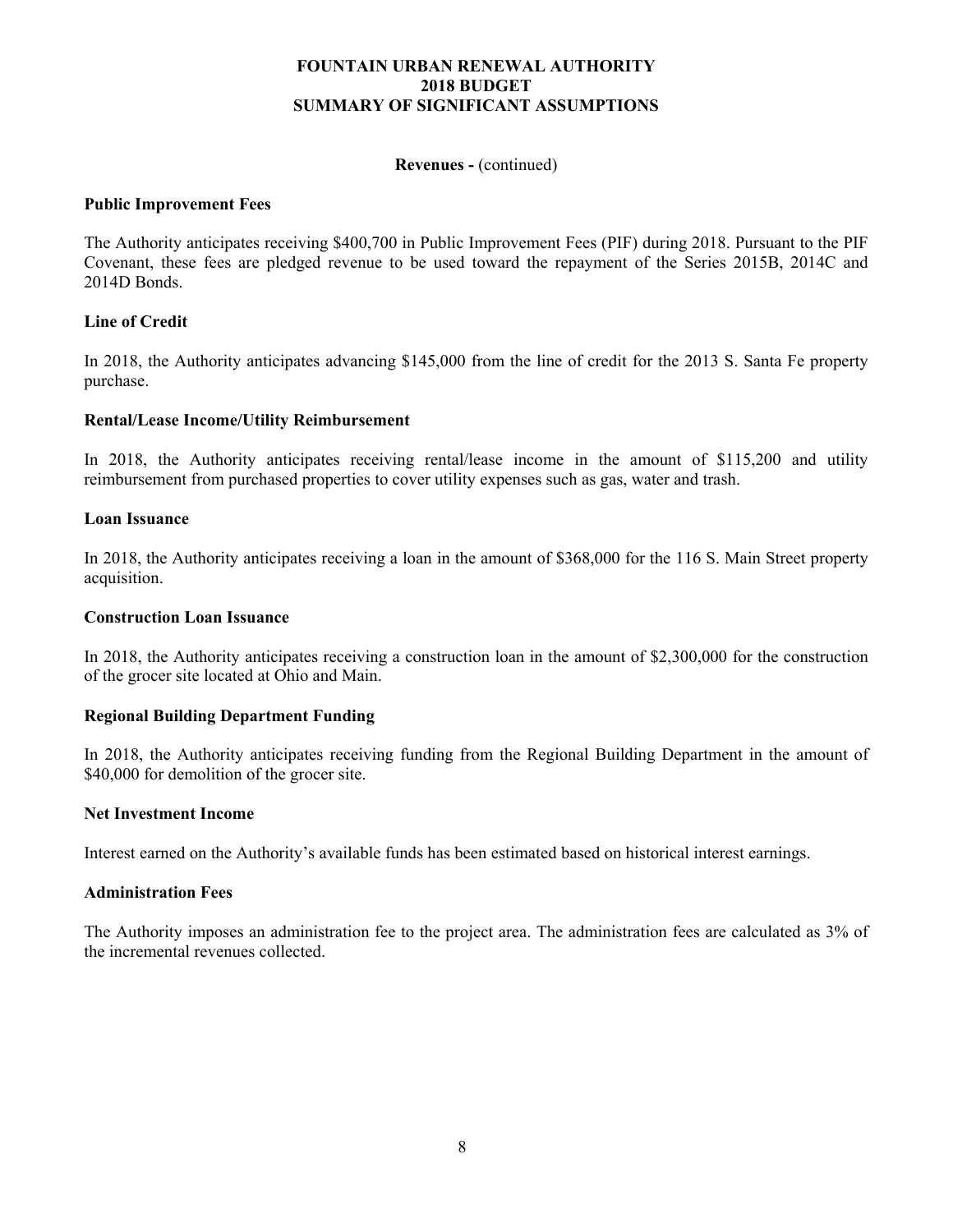# **Expenditures**

#### **Administrative Expenditures**

Administrative expenditures include the services necessary to maintain the administrative viability such as, legal, accounting, audit, contractual services and other administrative expenses for the Authority.

# **County Treasurer's Fees**

County Treasurer's collection fees have been computed at 1.5% of the incremental property taxes.

# **TIF Reimbursement**

Upon collection of incremental sales taxes in certain agreements with the Authority, the Authority submits a portion of the sales taxes received per the requirements in the redevelopment and reimbursement agreement.

# **Redevelopment Expenditures**

The Authority participates in various redevelopment projects within the project areas and funds the expenditures with the unpledged TIF revenues received.

The Authority anticipates construction of a Curling Facility and funds the expenditures with monies from the 2015A Bonds Project Fund.

The Authority anticipates construction of the grocer site located at Ohio and Main and funds the expenditures with monies from a Construction Loan.

#### **Debt Service**

The principal and interest payments due every May 1 and November 1 will be based on the amount of funds available on the 40<sup>th</sup> calendar day preceding each Interest Payment Date; therefore a scheduled amortization has not been included in the budget.

#### **Debt and Leases**

# **South Academy Highlands Project Bonds, Series 2014A - D**

On September 10, 2014, the Authority issued the following bonds (collectively, the Bonds): (1) \$26,425,000 Tax Increment Revenue Bonds, Series 2014A; (2) \$4,075,000 Public Improvement Fee Taxable Revenue Bonds, Series 2014B; (3) \$2,500,000 Tax Increment and Public Improvement Fee Taxable Revenue Bonds, Series 2014C; and (4) \$355,000 Public Improvement Fee Taxable Revenue Bonds, Series 2014D. The Bonds were issued for the purposes of (i) financing a portion of the public improvement costs and other costs associated with the construction of the South Academy Highlands project; (ii) provide capitalized interest; and (iii) paying costs of issuance of the Bonds.

The 2014A Bonds bear interest at 8.375%, payable semi-annually on May 1 and November 1, beginning on May 1, 2015. Annual mandatory sinking fund principal payments are due on May 1, beginning on May 1, 2016. The 2014A Bonds mature on November 1, 2039. These Bonds were refunded with the August 11, 2015 issuance of the Tax Increment Revenue Refunding and Improvement Bonds Series 2015A.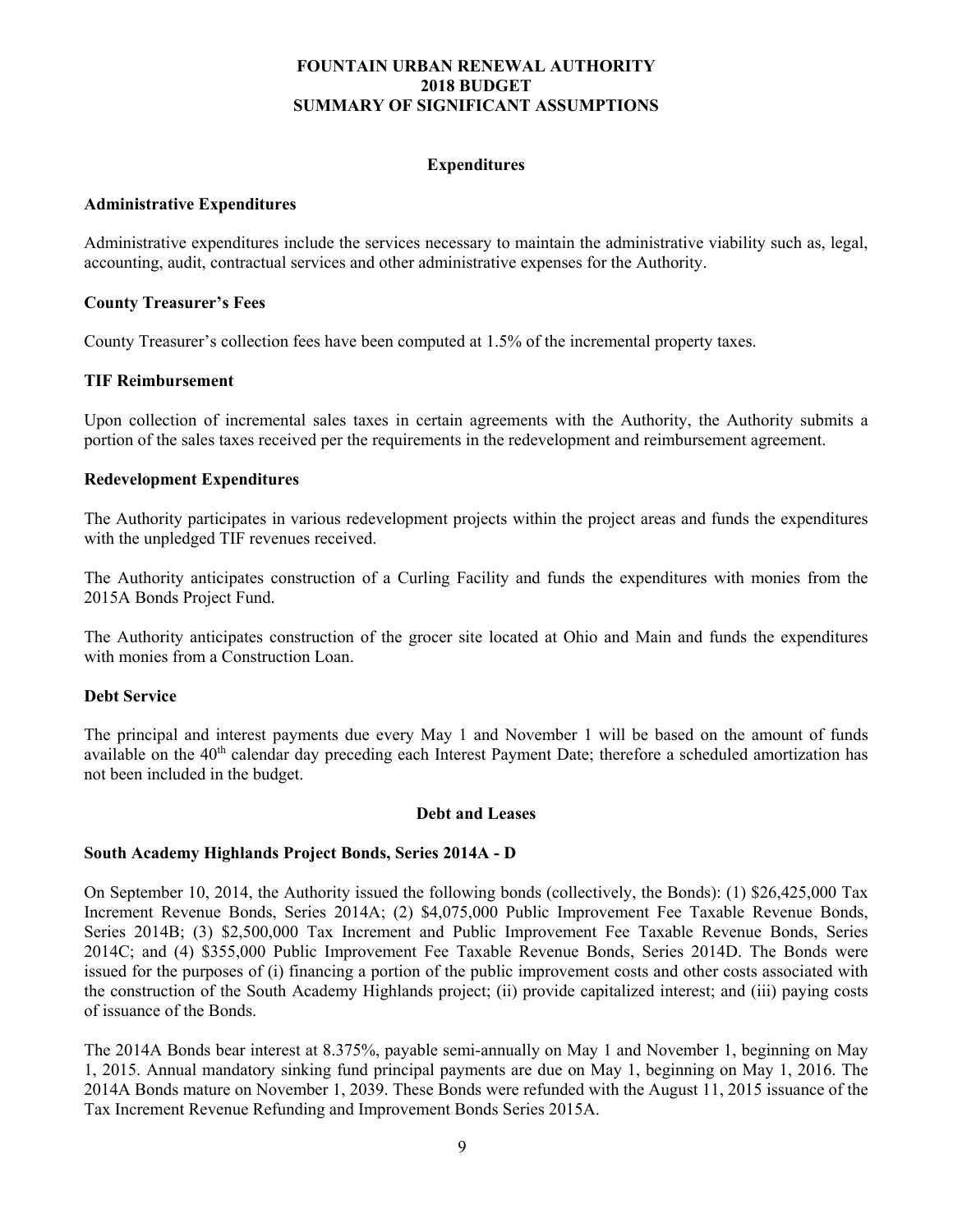#### **Debt and Leases -** (continued)

The 2014B Bonds bear interest at 9.000%, payable semi-annually on May 1 and November 1, beginning on May 1, 2015. Annual mandatory sinking fund principal payments are due on May 1, beginning on May 1, 2016. The 2014B Bonds mature on November 1, 2044. These Bonds were refunded with the August 11, 2015 issuance of the Taxable Public Improvement Fee Refunding Bonds Series 2015B.

The 2014C Bonds bear interest at 9.000%, payable semi-annually on May 1 and November 1, beginning on May 1, 2015. Annual mandatory sinking fund principal payments are due on May 1, beginning on May 1, 2016. The 2014C Bonds mature on November 1, 2044.

The 2014C Bonds are secured and payable from the Pledged Revenue, consisting of monies derived by (1) the Outparcel Incremental Sales Tax Revenues; (2) the Outparcel Add-On PIF Revenues, and (3) all income from the investment and reinvestment of the Series 2104C Trust Funds.

The 2014D Bonds bear interest at 9.000%, payable semi-annually on May 1 and November 1, beginning on May 1, 2015. Annual mandatory sinking fund principal payments are due on May 1, beginning on May 1, 2016. The 2014D Bonds mature on November 1, 2044.

# **South Academy Highlands Project Bonds, Series 2015A - B**

The 2014D Bonds are secured and payable from the Pledged Revenue, consisting of monies derived by (1) the remaining Outparcel Add-On PIF Revenues and (2) all income from the investment and reinvestment of the Series 2104D Trust Funds.

A debt service schedule for the Series 2014C and D Bonds cannot be determined as interest and principal are being paid based on the availability of funds from Pledged Revenue.

On August 11, 2015, the Authority issued the following bonds (collectively, the Bonds): (1) \$41,930,000 Tax Increment Revenue Refunding and Improvement Bonds, Series 2015A and (2) \$5,070,000 Taxable Public Improvement Fee Refunding Bonds, Series 2015B. The Bonds were issued for the purposes of (i) financing a portion of the public improvement costs and other costs associated with the construction of the South Academy Highlands project; (ii) provide capitalized interest; (iii) paying costs of issuance of the Bonds; and (iv) refund the Series 2014A and 2014B Bonds.

The 2015A Bonds bear interest at 4.5% to 5.5% payable semi-annually on May 1 and November 1, beginning on May 1, 2016. Annual mandatory sinking fund principal payments are due on November 1, beginning on November 1, 2016. The 2015B Bonds mature on November 1, 2044.

The 2015A Bonds are secured and payable from the Pledged Revenue, consisting of monies derived by (1) the Anchor Sites Incremental Sales Tax Revenues, (2) the remaining Outparcel Incremental Sales Tax Revenues (if any), and (3) all income from the investment and reinvestment of the Series 2015A Trust Funds.

The 2015B Bonds bear interest at 7.0%, payable semi-annually on May 1 and November 1, beginning on May 1, 2016. Annual mandatory sinking fund principal payments are due on May 1 and November, beginning on May 1, 2016. The 2015B Bonds mature on November 1, 2044.

The 2015B Bonds are secured and payable from the Pledged Revenue, consisting of monies derived by (1) the Anchor Sites Add-On PIF Revenues, (2) the remaining Anchor Sites Incremental Sales Tax Revenues (if any), (3)